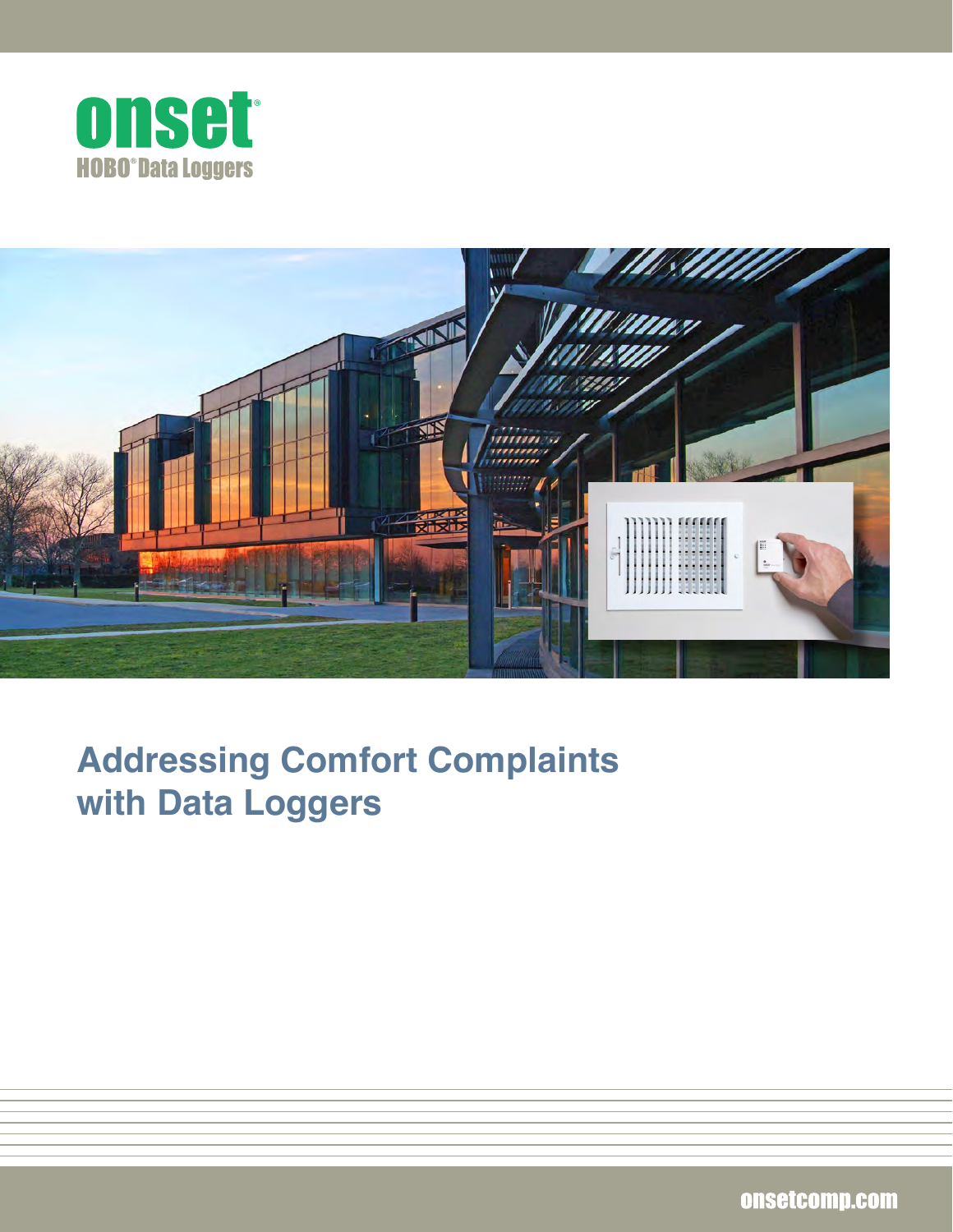



Employee productivity is affected by indoor environmental conditions at the workplace, and temperature is often a major factor. In fact, according to a 2009 survey by the International Facility Management Association, the most common comfort complaints expressed by office workers pertain to temperature. It seems that in any work environment – whether an industrial plant, office park, or hospital – at one point or another some employees will report being too hot and/or some will report being too cold.

Potential dollars lost in productivity due to employee discomfort can be substantial. With salaries typically making up more than 90% of the total operating cost of a commercial building, even tiny increases in employee productivity can mean a lot to the organization's bottom line. A 2004 study by the Cornell Human Factors and Ergonomics Laboratory revealed that raising office temperature to a more comfortable range can save employers approximately two dollars per worker per hour, which translates to \$200,000 yearly for a company of 50 employees.

Today, many building managers and owners are looking to increase energy efficiency, often making changes to their facility that can lead to comfort complaints. Actions such as installing sun screens, moving thermostats, altering day and night set points, and overall building recommissioning can affect occupant comfort, and therefore complaints may increase after these changes are implemented.

Although it can be challenging for any facility manager to juggle the various factors to consider when evaluating worker comfort – including the season, the clothing worn by individuals, whether workers are sedentary at their desks or moving about the room, and simple variation in temperature preferences – ASHRAE Standard 55 can serve as a guide. Standard 55, Thermal Environmental Conditions for Human Occupancy, addresses the range of indoor thermal environmental conditions acceptable to a majority of occupants. It also describes and quantifies how air temperature, relative humidity, air flow, and occupant activity and clothing together create an indoor thermal environment.

Before determining the possible root cause of a comfort complaint (e.g., lack of proper zoning, poor workspace design, solar gain) and taking corrective action, facilities managers first must establish whether the subject area is in fact too hot or too cold.

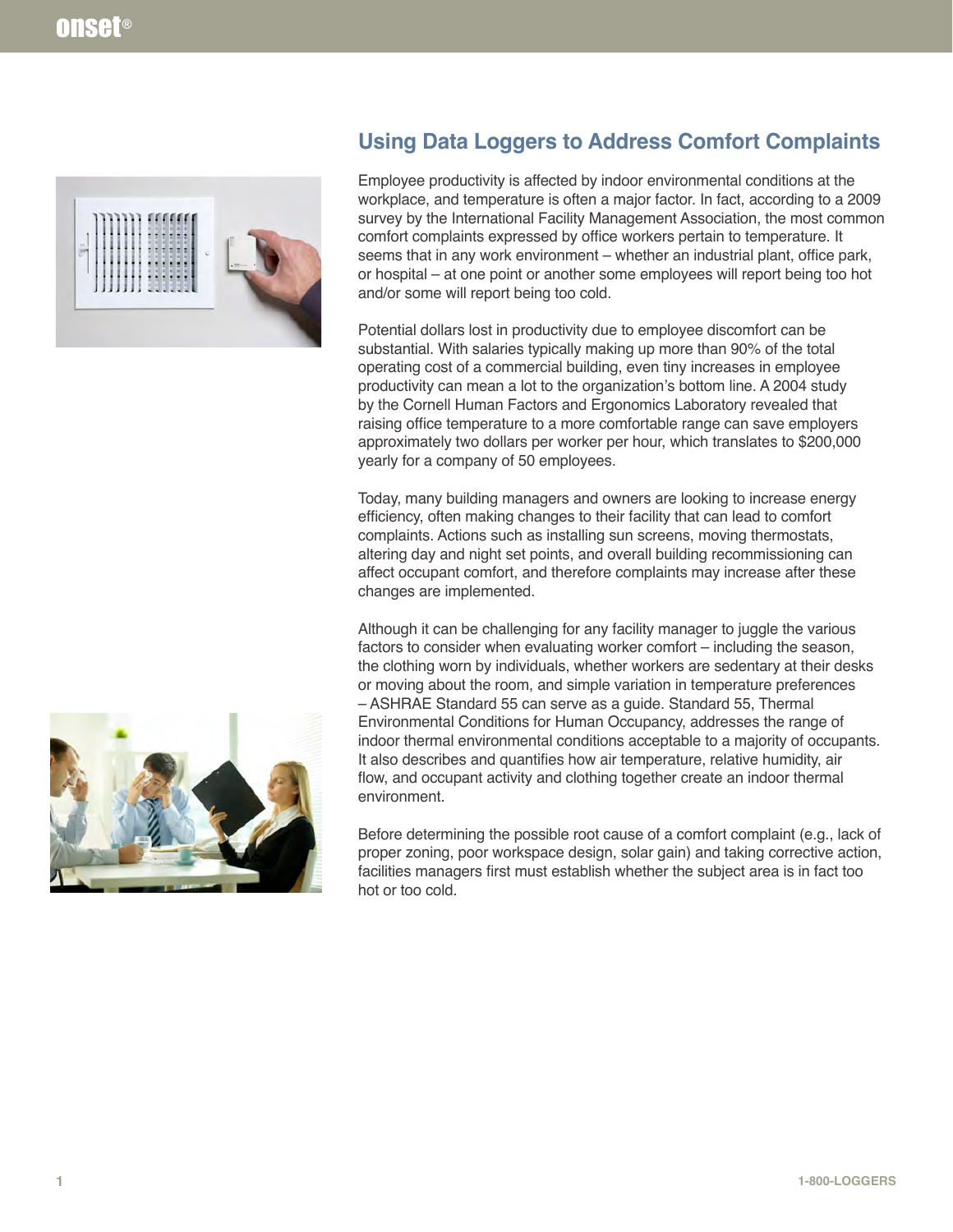### **Getting Answers**

To validate temperature-related comfort complaints, an increasing number of facilities managers and HVAC contractors rely on battery-powered data loggers. Data loggers are low-cost compact devices that incorporate highaccuracy sensing, recording, and battery power in a self-contained package. Data loggers can employ sensors that measure temperature, relative humidity, light, and other parameters, and they monitor and record data at user-defined intervals (minutes, hours, or days) and can collect data for months at a time. Many temperature loggers are small enough to be placed in out-of-the-way locations where they can gather information in a workspace without being seen or disturbed. They can also be used over and over again, so the investment in a few data loggers can pay off big, even in a large facility.

According to Steve Walker, an HVAC supervisor for Massachusettsbased Genzyme Corporation, data loggers have been an important tool in investigating comfort complaints at the company's 11-building campus in Framingham, Massachusetts.

"In one of the administration buildings, employees were complaining about their feet being cold," explains Walker. "We put data loggers underneath desks in the area and actually showed that the air was four to six degrees colder than the air above the desks. From this, we were able to determine that there was not enough velocity of heat coming out of the registers to get the air to circulate under the desks, which were built into the walls. Realizing there was a problem in how the workspace was configured, we went back to the design firm and had them make modifications."

Ron Mincks, a district energy manager for the Rapid City School District in South Dakota, uses data loggers to investigate comfort complaints from teachers and other school employees.

"When a teacher complains about classroom temperature," he explains, "we are now able to monitor conditions very easily. In one building I had computerized univents, and the custodian had them coming on at seven a.m. The teacher was saying that at nine a.m. the room was cold. We couldn't figure why the room would still be cold, so we deployed a few data loggers, and from the data we were able to determine that there was a computer operation glitch that was causing the temperature to drop." Mincks adds that just the process of using data loggers itself can help with comfort issues. "We've really increased student and teacher comfort just by documenting temperature." Mincks also uses loggers on an ongoing basis to verify that classroom thermostats are working properly, and he collects a daily log of temperatures in the classrooms each day.

**Many temperature loggers are small enough to be placed in out-of-the-way locations where they can gather information in a workspace without being seen or disturbed.**

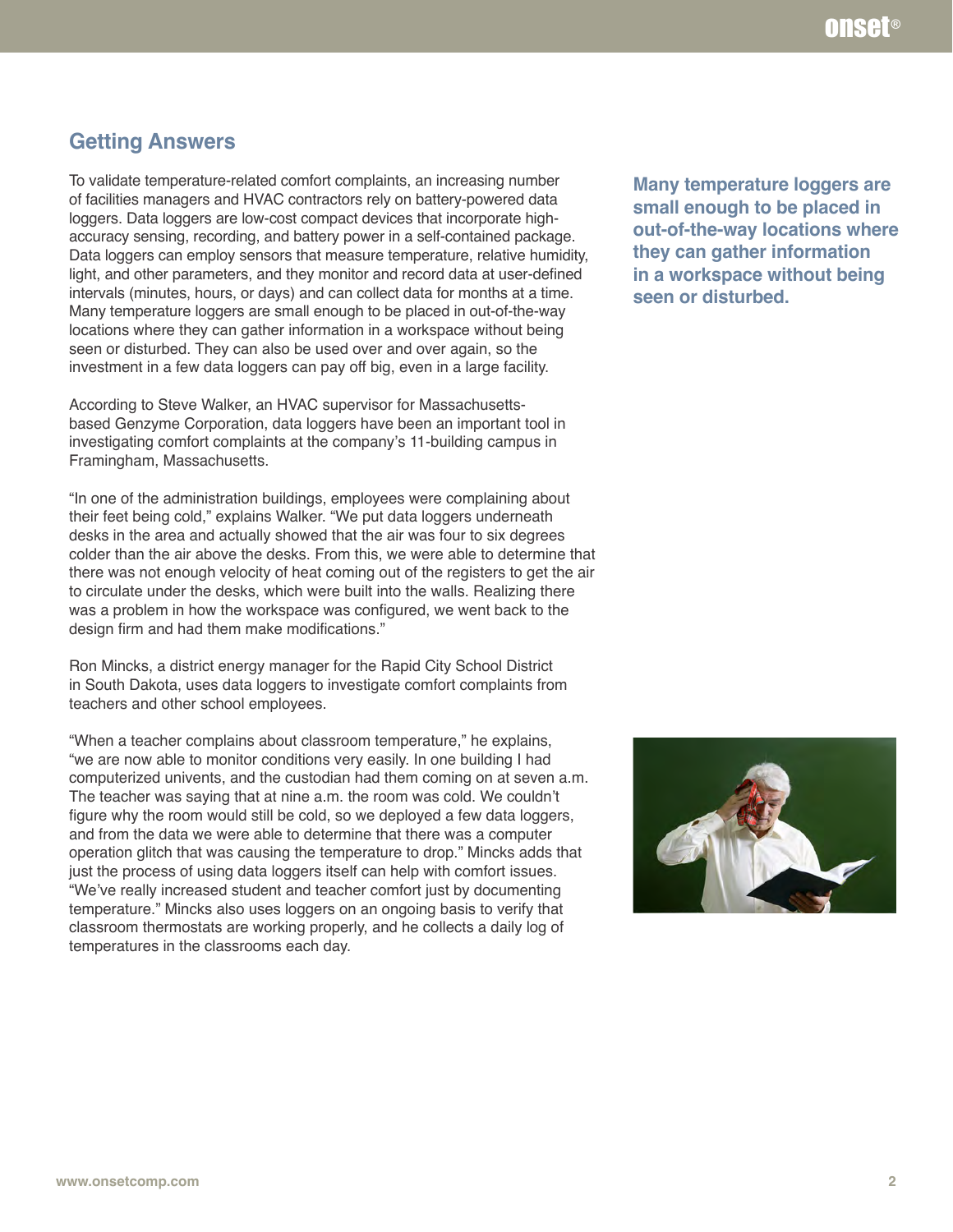In many comfort complaint investigations, it's a good idea to place at least one data logger in the following locations to verify if there's an issue: • Center of room/space • Complaint/problem area • Above area thermostat E Problem area Room center **Thermostat** HOBO  $\bullet$ *HOBO U12 Temperature/RH data logger*

It's also a good idea to keep the data loggers at least three feet from large windows and other areas expected to have high or low temperatures. In some cases, it may help to place an additional data logger with an external temperature sensor in the supply air register to measure the delivered air temperature.



When the monitoring period is complete, data can be offloaded easily to a computer by connecting the logger via USB cable. The data can then be plotted and analyzed using accompanying software, and exported to a spreadsheet for further analysis if necessary.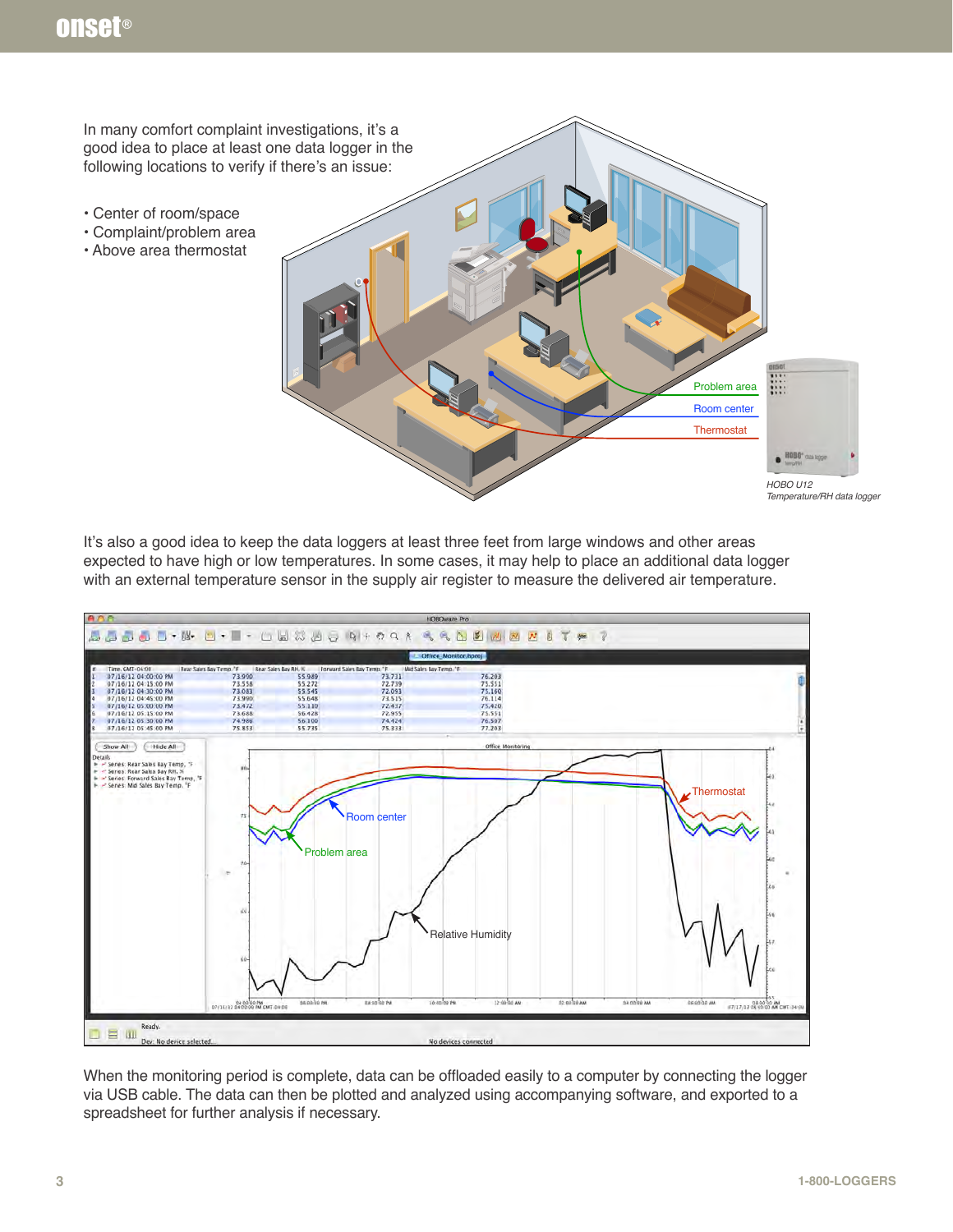#### **CASE STUDY – THE ROCKEFELLER UNIVERSITY**

"I'm surrounded by scientists all day long, and they like data. Data loggers allow me to show actual numbers to people."

Alexander Kogan is responsible for plant operations and housing at The Rockefeller University in New York, NY, an institution for research and graduate education in laboratory biosciences, chemistry, and physics. The 21 buildings on campus include offices, student housing, laboratories, and a hospital, and serve 1,800 people ranging from staff to professors and graduate students.



When it comes to addressing temperature-related complaints or requests, Kogan and his HVAC team of 16 turn to battery-powered data loggers. "We use them all over the place. We have building management systems, but the loggers are great for checking that what the system says is happening is really happening. There are instances where a professor says, 'You've got this great automated system, but something just isn't right.' After deploying a logger, we can see that there is in fact a glitch in the system software, and the logger told us exactly when and where the glitch occurred."

Kogan sees plenty of situations where individuals report being too cold or too hot in their workspaces. In one lab, occupants often complained that they were too cold, "so we put in a logger to check out the situation. We confirmed that, yes, the room was too cold, and that led us to discover that someone had moved a refrigerator near the thermostat. As you know, fridges pump out heat, and it prevented the heat from going on in the room." In this case, the logger was able to confirm the temperature discrepancy and prompt an investigation into the source of the problem.

In another example, three people in a shared office space complained that they were too hot or too cold at different times of the day. A temperature data logger confirmed that while the temperature did fluctuate throughout the day, the room temperature was in fact tracking with the thermostat setting. Here, the problem was not with the equipment, but with the fact that the individuals in the room kept adjusting the thermostat. The equipment was operating correctly, but, according to Kogan, "It was that the people in the room couldn't agree."

Being able to retrieve data quickly and easily is a big plus for Kogan; it's as simple as bringing the loggers to a computer and plugging them in. That ease of use also makes it simple to deploy loggers at the drop of a hat. Kogan also appreciates that it's easy to format the presentation of the data. "The software is great, and you get a nice chart out of it." This is especially useful at an institution such as The Rockefeller University, where data rule supreme.

## **Using and Choosing Data Loggers**

Using a data logger involves four basic steps: logger setup and configuration, logger deployment, data retrieval, and data analysis. Your job as a user will be made easier or more complicated depending on the model of data logger you choose, so here are some tips to keep in mind when shopping around: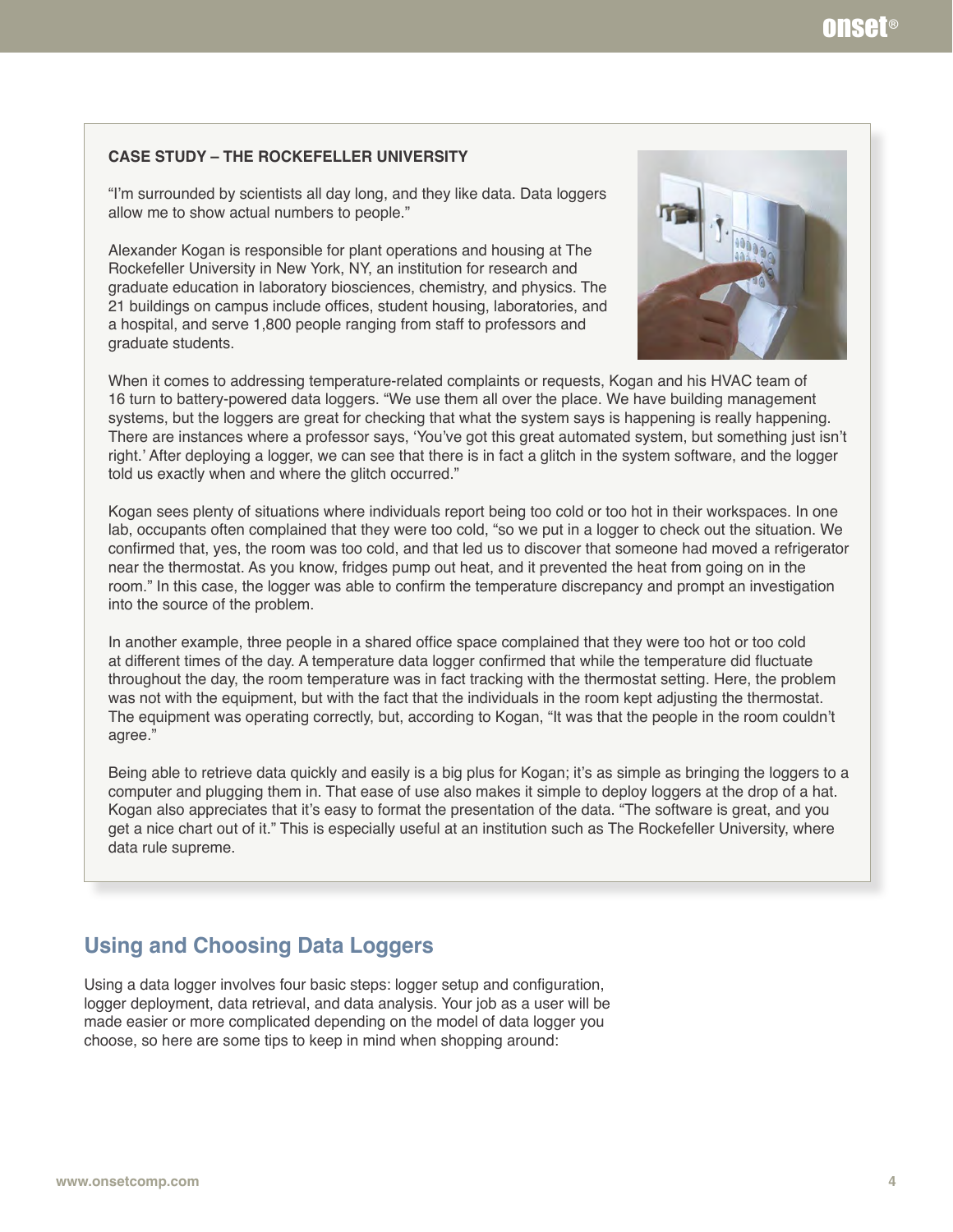**Some logger software packages allow for batch configuration, which makes it quick and easy to set up many loggers at one time.** 

- Setting up and configuring a logger typically involves connecting the device to a PC and using accompanying logger software to make point-and-click selections that include how often the logger records a measurement and the time and date the logger begins recording. Some logger software packages allow for batch configuration, which makes it quick and easy to set up many loggers at one time.
- Deployment involves determining optimal placement of the logger(s) in the workspace, positioning the logger in a location that's safe, secure, and discreet, if necessary. It's important to ensure that the logger is capable of withstanding the temperature and humidity ranges in the deployment site, and that it offers flexible ways of being secured – by magnets, hanging tabs, etc.
- Data retrieval involves offloading the collected data onto a desktop computer, laptop, or data shuttle. Some manufacturers make data offload as easy as plugging in the logger to a computer via a USB cable, though a dedicated hand-held data shuttle is available if you don't want to take a laptop out to the facility or bring the logger back to the office. For long deployments requiring frequent data offloads, web-based data logging systems can be an option.

• Data analysis is typically performed using accompanying data logger software, which allows the user to quickly and easily translate the temperature/RH data into time/date-stamped graphs that show spikes and drops in temperature over the given data collection period. These data offer facilities managers an accurate and complete picture of the actual temperature activity that occurred throughout the entire monitoring period. The data, in turn, can be used to determine where problems exist. Look for software that runs on the latest operating systems, and that allows you to easily plot the data or export it to other programs, such as Microsoft Excel, for further analysis.

Additional considerations to keep in mind are whether a logger requires calibration and whether you can change the logger's batteries yourself rather than having to send it to the manufacturer. It's also a good idea to investigate the availability and quality of customer support offered by the manufacturer, should you have questions about your logger. You should also consider other types of data logger products the manufacturer offers, which you may want to

add to your toolbox in the future.

### **Conclusion**

Although facilities managers may never be able to put a stop to the age-old "too hot/too cold" battle, they do have access to compact, affordable tools that can validate the complaints. Data loggers are the instruments of choice among facilities managers and contractors due to their 24/7 operation, high accuracy, ease of use, and PC-based analysis and reporting capabilities. For more information about data loggers, please contact Onset Computer Corporation at www.onsetcomp.com or call 1-800-564-4377.

1111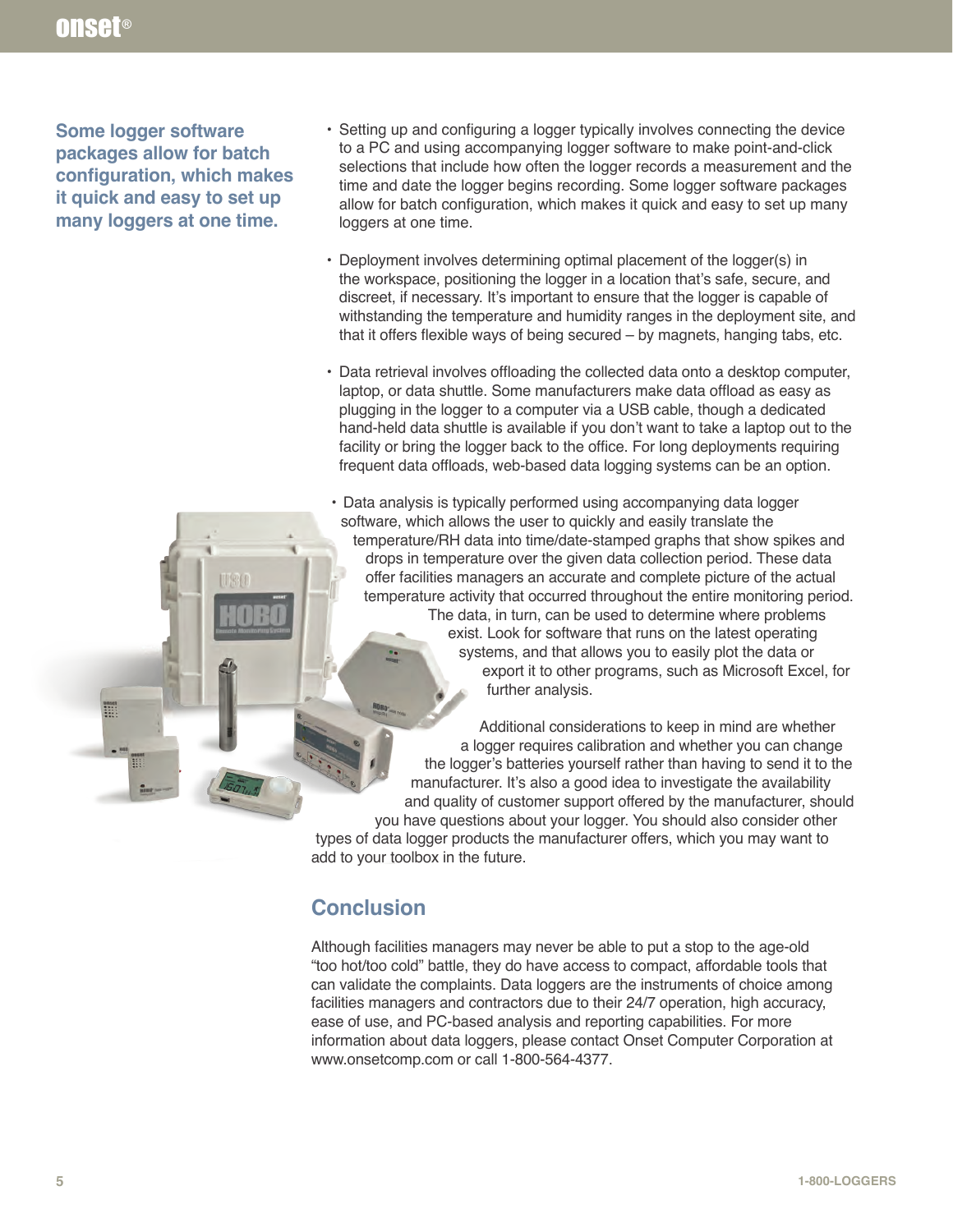# **Other informational resources available from Onset:**

#### **Choosing an Occupancy & Light On/Off Data Logger – 5 Important Considerations**

This paper provides guidance on features to consider when choosing an occupancy and light on/off data logger, including calibration, LCD display, logger accuracy and range, speed of deployment, and time-saving software. Learn how to select the right logger for identifying ideal locations in your building where permanent changes in lighting could result in cost savings up to 80%.

#### **Using Data Loggers Beyond Equipment Scheduling**

While data loggers are a great tool for identifying equipmentscheduling opportunities in buildings, their usefulness far exceeds just that one function. This paper discusses how the use of inexpensive data loggers and some spreadsheet analysis can provide all the evidence needed to make powerful buildingspecific cases for saving money by replacing failed air-handler economizers. It also describes how information from data loggers can be used to accurately calculate the energy savings that can be realized from variable frequency drives (VFDs) on pumps and fans, supply air resets, and boiler lockouts.

#### **Analyzing Air Handling Unit Efficiency with Data Loggers**

Operating a heating, ventilation and air conditioning (HVAC) system at optimum efficiency in a commercial setting is complicated, to say the least. There is a very real chance that any number of setpoints, levels, and feedbacks at boilers, chillers, pumps, fans, air delivery components and more can cause costly inefficiencies.

#### **Finding Hidden Energy Waste with Data Loggers: 8 Cost-Saving Opportunities**

The first step to reducing building energy costs is identifying energy waste. Statistics on utility bills or name plates on equipment, while useful, are not enough to identify what practices and equipment are contributing to high energy use. Portable data loggers can be used to obtain critical energy use information in a wide range of commercial building types – from manufacturing plants to office buildings.

#### **Monitoring HVAC Performance with Data Loggers**

Building operators and managers have the difficult job of providing comfortable working conditions and coaxing aging mechanical equipment to operate at peak performance while minimizing energy costs. If the mechanical equipment is old or has inadequate controls, maintaining comfort at a reasonable cost may prove difficult or impossible.

#### **Access our full resources library at: www.onsetcomp.com/resources**

#### **The Energy Professional's Guide to Data Loggers & Building Performance**

This 30-page guide, developed in conjunction with Stetz Consulting LLC, details how portable data loggers can be applied in a number of building monitoring applications, such as HVAC systems monitoring, commissioning, Measurement & Verification, and load profiling. The guide offers practical tips and techniques on a range of topics, including data logger installation, monitoring plan development, safety, and data interpretation.

#### **Monitoring Geothermal Heat Pump Performance**

This paper discusses how portable data logging technology can be used to measure, record, and document the performance of geothermal heat pumps, and provides specific case study examples of how the technology is being applied in geothermal system monitoring applications.

#### **Optimizing Solar Thermal Performance with Data loggers**

This paper discusses how solar thermal systems, with the help of portable data loggers, can be optimized to deliver the financial benefits residential and commercial users hope to achieve through their investments. The paper shows installers and engineers how portable data logging devices can be used to measure performance of solar thermal systems, pinpoint any defects or inefficiencies, and optimize performance for greater return on investment.

#### **Measurement & Verification: Tapping into ARRA Stimulus Funds**

This paper provides guidance on identifying potential sources of ARRA stimulus funding for energy performance monitoring projects. It details new programs from the ARRA, explains the growing importance of Measurement Verification (M&V) services, and discusses specific ways ESCOs can apply portable data logging technology to document building energy savings.

#### **Using Data Loggers to Meet LEED® Existing Building Certification Credits**

This paper provides information about how data loggers can make it simple to satisfy many LEED Existing Buildings Operations & Maintenance credits. It discusses how the devices can help with the certification process and documenting performance improvements for submission to the U.S. Green Building Council.

#### **Air Compressor Energy Savings: Finding the Low-Hanging Fruit**

This paper discusses different ways to measure compressed air system performance and identify savings opportunities. It provides insight into how portable data loggers can be used to monitor compressor power, and references various compressed air upgrade funding programs throughout the United States.